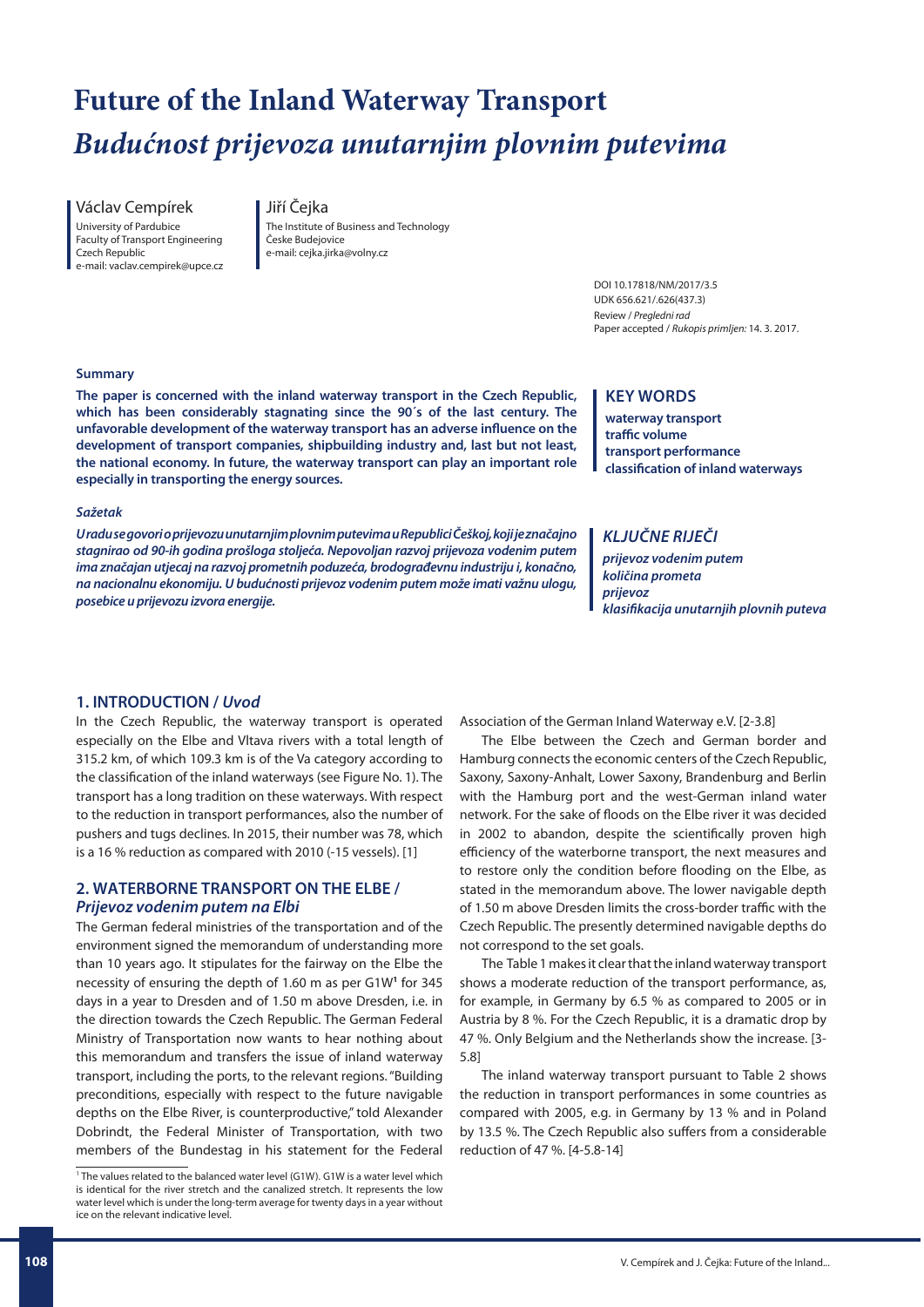Table 1 Traffic volume of the inland waterway transport (in thousand tonnes) *Tablica 1. Količina prometa u prijevozu unutarnjim plovnim putevima (u tisućama tona)*

|                 | 2005    | 2010    | 2012    | 2013    | 2014    | 2015    |
|-----------------|---------|---------|---------|---------|---------|---------|
| Belgium         | 160.397 | 161.594 | 190.288 | 187.404 | 190.303 | 188.158 |
| <b>Bulgaria</b> | 5.270   | 18.372  | 16.378  | 16.726  | 16.922  | 17.201  |
| Czech Republic  | 1.610   | 833     | 838     | 608     | 802     | 850     |
| Germany         | 236.765 | 229.607 | 223.170 | 226.864 | 228.489 | 221.369 |
| France          | 68.347  | 72/632  | 68.568  | 68.721  | 65.345  | 63.003  |
| Croatia         |         | 6.928   | 5.934   | 5.823   | 5.377   | 6.642   |
| Luxembourg      | 10.377  | 10.467  | 8.506   | 8.987   | 8.390   | 7.106   |
| Poland          | 8.413   | 9.952   | 8.135   | 7.857   | 7.825   | 8.163   |
| The Netherlands | 317.639 | 346.901 | 350.069 | 356.062 | 366.626 | 359.898 |
| Austria         | 9.336   | 11.052  | 10.714  | 10.710  | 10.122  | 8.599   |
| Poland          | 7.166   | 2.820   | 2.574   | 3.185   | 5.899   | 5.036   |
| Romania         | 32.827  | 32.088  | 27.946  | 26.858  | 27.834  | 30.020  |
| Slovakia        | 2.351   | 10.103  | 8.242   | 8.107   | 7.010   | 5.721   |

Source: www.eurostat.eu



Figure 1 Waterways in the Czech Republic *Slika 1 Plovni putevi u Republici Češkoj*

Source: www.mdcr.cz

|                 | 2005   | 2010   | 2012   | 2013   | 2014   | 2015   |  |  |  |  |
|-----------------|--------|--------|--------|--------|--------|--------|--|--|--|--|
| Belgium         | 8.566  | 9.070  | 10.420 | 10.365 | 10.451 | 10.426 |  |  |  |  |
| Bulgaria        | 757    | 6.048  | 5.349  | 5.374  | 5.074  | 5.595  |  |  |  |  |
| Czech Republic  | 63     | 43     | 38     | 25     | 27     | 33     |  |  |  |  |
| Germany         | 64.096 | 62.278 | 58.488 | 60.070 | 59.093 | 55.315 |  |  |  |  |
| France          | 8.905  | 9.445  | 8.905  | 9.201  | 8.789  | 8.506  |  |  |  |  |
| Croatia         |        | 940    | 772    | 771    | 716    | 879    |  |  |  |  |
| Luxembourg      | 342    | 359    | 290    | 313    | 285    | 235    |  |  |  |  |
| Poland          | 2.110  | 2.393  | 1.982  | 1.924  | 1.811  | 1.824  |  |  |  |  |
| The Netherlands | 42.225 | 46.517 | 47.535 | 48.641 | 49.327 | 48.535 |  |  |  |  |
| Austria         | 1.753  | 2.375  | 2.191  | 2.353  | 2.177  | 1.806  |  |  |  |  |
| Poland          | 327    | 130    | 131    | 91     | 110    | 88     |  |  |  |  |
| Romania         | 8.435  | 14.317 | 12.520 | 12.242 | 11.760 | 13.168 |  |  |  |  |
| Slovakia        | 88     | 1.189  | 986    | 1.006  | 905    | 741    |  |  |  |  |

Table 2 Traffic volume of the inland waterway transport (in million tkms) *Tablica 2. Količina prometa u prijevozu unutarnjim plovnim putevima (u milijunima tkms)*

Source: www.eurostat.eu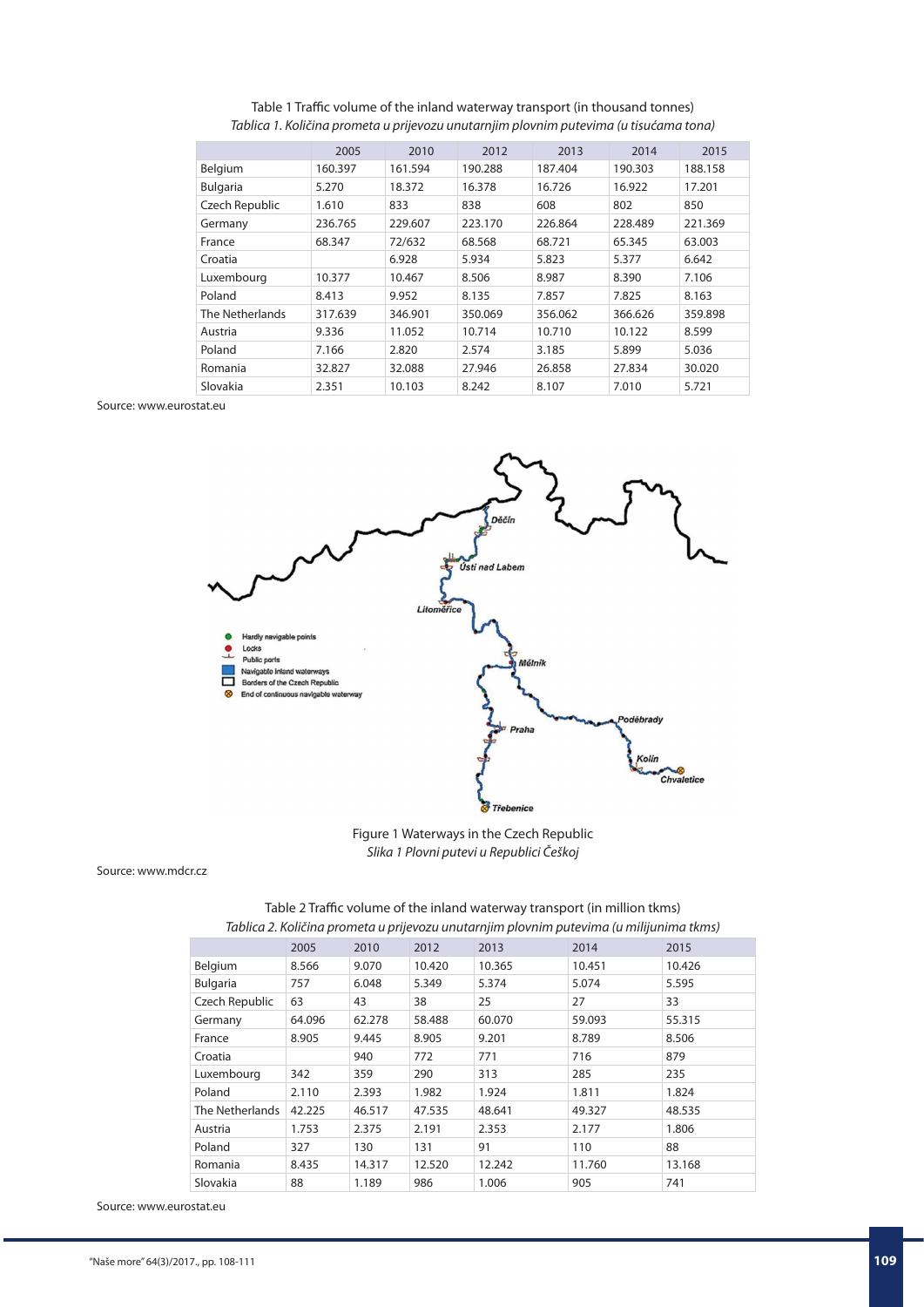# **3. CLASSIFICATION OF INLAND WATERWAYS /**  *Klasifikacija unutarnjih vodenih puteva*

Categorization of the inland waterways is used for distinguishing individual waterways as per the maximum dimensions of the vessel or the formation of vessels for which the waterway provides the conditions for save and fluent operation. This classification divides the European waterways into the main classes marked with the Roman numerals I to VII, defines the minimum and target parameters of the floating structures, the minimum clearance of bridges and the recommended draught for a given class. During the future reconstructions of waterways of the given category the target parameters should always be reached. The small waterways with the parameters which do not correspond even to the class I were designated as the class 0 waterways.

The Elbe in the Czech Republic territory from Mělník to Wittenberge is classified as Va. This waterway enables floating of the big Rhine ships of the Europaschiff class or a formation of one standard pusher barge of the Europe II type with a tug, with total dimensions of 110 x 11.4 meters and the cargo carrying capacity of up to 208 TEU, or more precisely 1600 up to 3000 tonnes with the draught of 2.5 to 4.5 meters. For ranging the waterway in this category, it is enough if the permitted length of the floating bay is at least 95 m, but with the new or reconstructed waterways of this class its increase to standard 110 meters is required. [2-9]

At present, this category is considered a standard for modernisation of the European navigation network, but if the waterway of this category is to be efficiently used for the container transport, it must enable the transport of containers in 3 layers, which corresponds to the clearance of bridges of at least 7 metres. Therefore, the Vb class is more common in the European network as it requires, apart from the curve radius and the length of locks, the same parameters of the fairway as the Va class. For effective container transport it is suitable already with the clearance of 5.25 thanks to the possibility of dividing the cargo into two subsequent pusher barges. [8-18]

# **4. BENEFITS OF WATER TRANSPORT UTILIZATION /** *Koristi od iskorištavanja vodenog transporta*

The application of the water transport in the inland methods of transport does not bring any considerable economic effects as to their costs. Its benefit is especially reduction of the road loading in important regions, such as Prague and Northern Bohemia, when transporting the building materials and the building waste is ensured by the water transport in more gentle way under the comparable conditions. A number of Western European cities already use combined water - road transport for the transport of building materials or waste.

In foreign transport the utilization of the waterway brings the significant savings in the costs of transport as the freight in the water transport is significantly lower than the tariffs of the foreign railways. The water transport is a unique place for transporting abnormal consignments (the dimensions or weight of which exceed the determined conditions for a common transport). In most cases, it is the investment units manufactured by the Czech engineering enterprises. Its transportation using the surface methods of transport is very difficult.

The transportation of goods on the inland waterways reduce the negative impacts on the environment, as substantiated by the study of the PLANCO organization and the Federal Institute for Hydrology for the bulk substrates between Hamburg and Děčín. According to the study, the external costs of the water transport are 3.5times lower than the external costs of the railway transport and 6.3times lower than the external costs of the road transport.

Water transport enables the transportation of heavy and abnormal cargoes which cannot be currently transported on the road or are transportable on the road as the abnormal cargoes at the expense of special costly measures and the excessive wear of the roadbed. It is especially the export of products of the iron works and engineering plants in Ostrava. The water transport is suitable for transportations of strategic raw materials (oil, gas) in higher volume. It also offers lower prices for the transport of agricultural products and supports their suitable export along the network of the European waterways even to the far locations, especially the regions where the ports are situated.

Transferring of a part of the transit road transport to the waterways and railroad will help to reduce the air pollution and in fighting climate change. For the same reason, the Seine–Nord Europe Canal between France and Belgium, is being built now.

The development of the inland waterways promotes the tourism by means of the new tourist and recreational services related to the waterway, such as the passenger transport (boating and yachting, trips in the cabin cruisers), cycling, fishing, camping, bathing, visiting the water works or living on the water. [8-18]

### **5. CONCLUSION /** *Zaključak*

The water transport is definitely placed to continue to be one of the most environmentally-friendly modes of longdistance transport which is of a high capacity and, at the same time, cheap. Its importance needs to be increased by necessary investments not only in the waterway but also in the modernisation of the vessels, which is the content of the Water Transport Concept drawn-up by the Ministry of Transport in 2017.

The Hamburg port is of the utmost importance for the Czech Republic´s economy as all world export is carried out via this port. Hence, it is very important to build at least one water level on the lower Elbe in the area of the German border to ensure the favorable all-year-round sailing conditions from the Děčín port. We must bear in mind that all the Northern Sea ports, including Hamburg, will have increasingly bigger problems with the availability of the surface transport modes as the capacity of these traffic networks will not be sufficient to meet the growing transport requirements which will be manifested in increasing the charges as the toll and the freight tariffs of the railway transport. This will, of course, be reflected in the price of the exported products, resulting in weakening the competitiveness of our companies. The Elbe waterway is, therefore, very important for us as it has a sufficient capacity and the utilization of this waterway is not and will not be subject to any charges. We are very well aware of the fact that the investments units, such as the abnormal